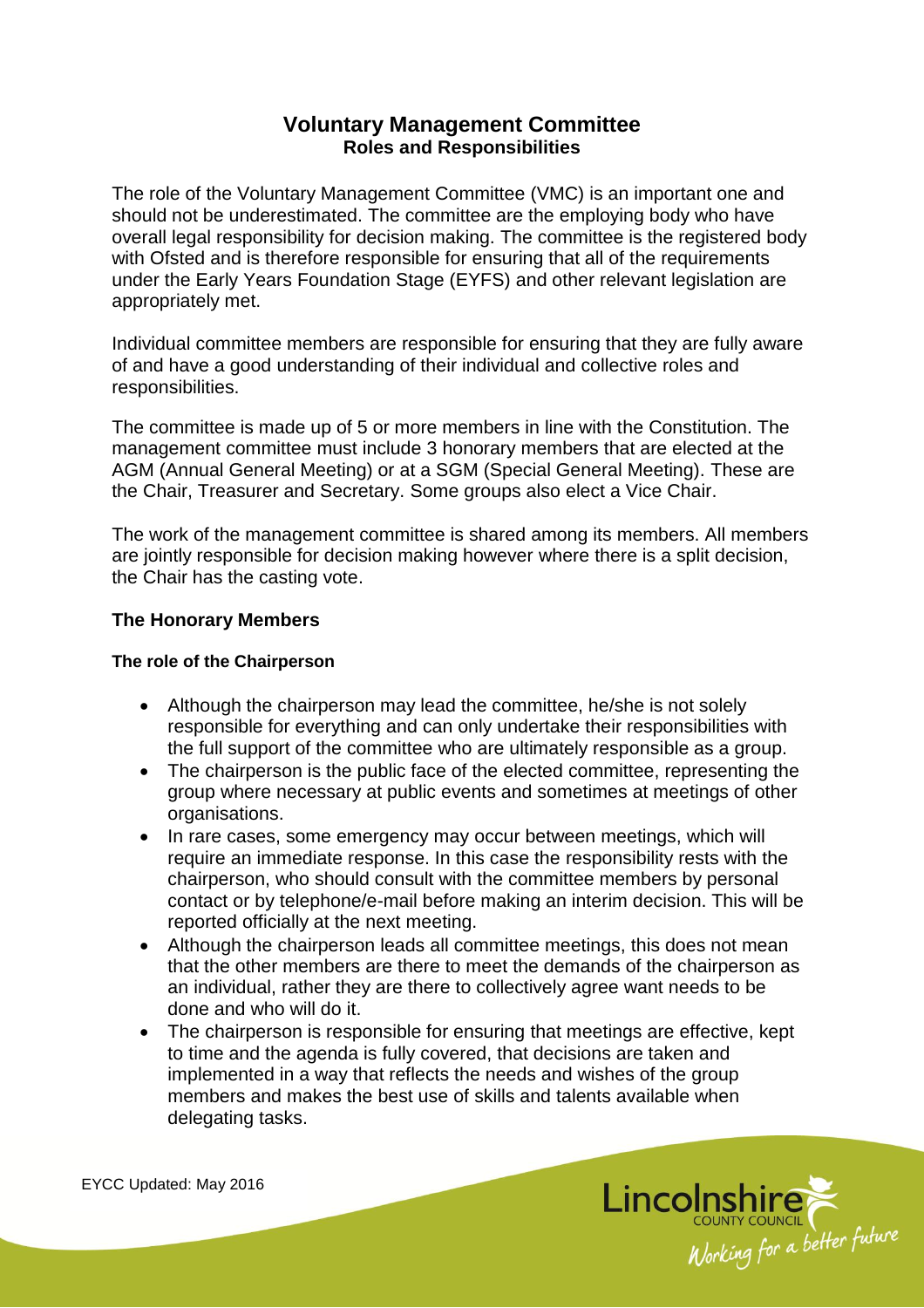- The chairperson is usually the 'nominated person' with Ofsted for the committee.
- The chairperson needs to ensure and monitor that committee members and staff are aware of their roles and responsibilities.
- The chairperson is the direct line manager of the setting manager.
- The chairperson must support and authorise the work of the treasurer. This includes counter-signing all cheques and also checking at regular intervals (at least monthly) that the amounts of money banked correspond with the amounts signed for on original documents such as receipts and the fees book. The chairperson should also receive a copy of all bank statements.
- The chairperson must support the manager with monitoring the quality of the provision.

# **The role of the Vice Chairperson**

- A vice chairperson may also be elected to support any work undertaken by the chairperson.
- In the absence of the chairperson, the vice chairperson will fulfill the chairperson's duties as above.
- The vice chair may also have other delegated responsibilities as agreed.

# **The role of the Secretary**

The secretary will have the delegated task of dealing with the group's official paperwork except for keeping of the financial accounts.

The work includes:

- Writing and receiving letters for the group and keeping records of all correspondence.
- In consultation with the chairperson and manager, drawing up and circulating an agenda before meetings.
- Ensuring that everyone knows in good time about the date, time and place of committee meetings and general meetings. This includes a mechanism for notifying parents of the AGM.
- Keeping proper minutes of all meetings, and ensuring agendas and previous minutes are circulated ahead of meetings.
- Keeping lists of contacts up-to-date.
- Arranging the venues for meetings.
- Responsible for communicating decisions and activities to all stakeholders where necessary (landlord, employees, Local Authority, Ofsted, parents/carers, children and any other service users). This can take the form of letters, newsletters or information on notice boards.

The secretary can delegate some of this work if necessary. Some groups for example have a separate minute taker. In some groups it is the secretary who holds the waiting list and in consultation with the manager, informs families of available places.

The secretary may support the manager with any administrative duties.



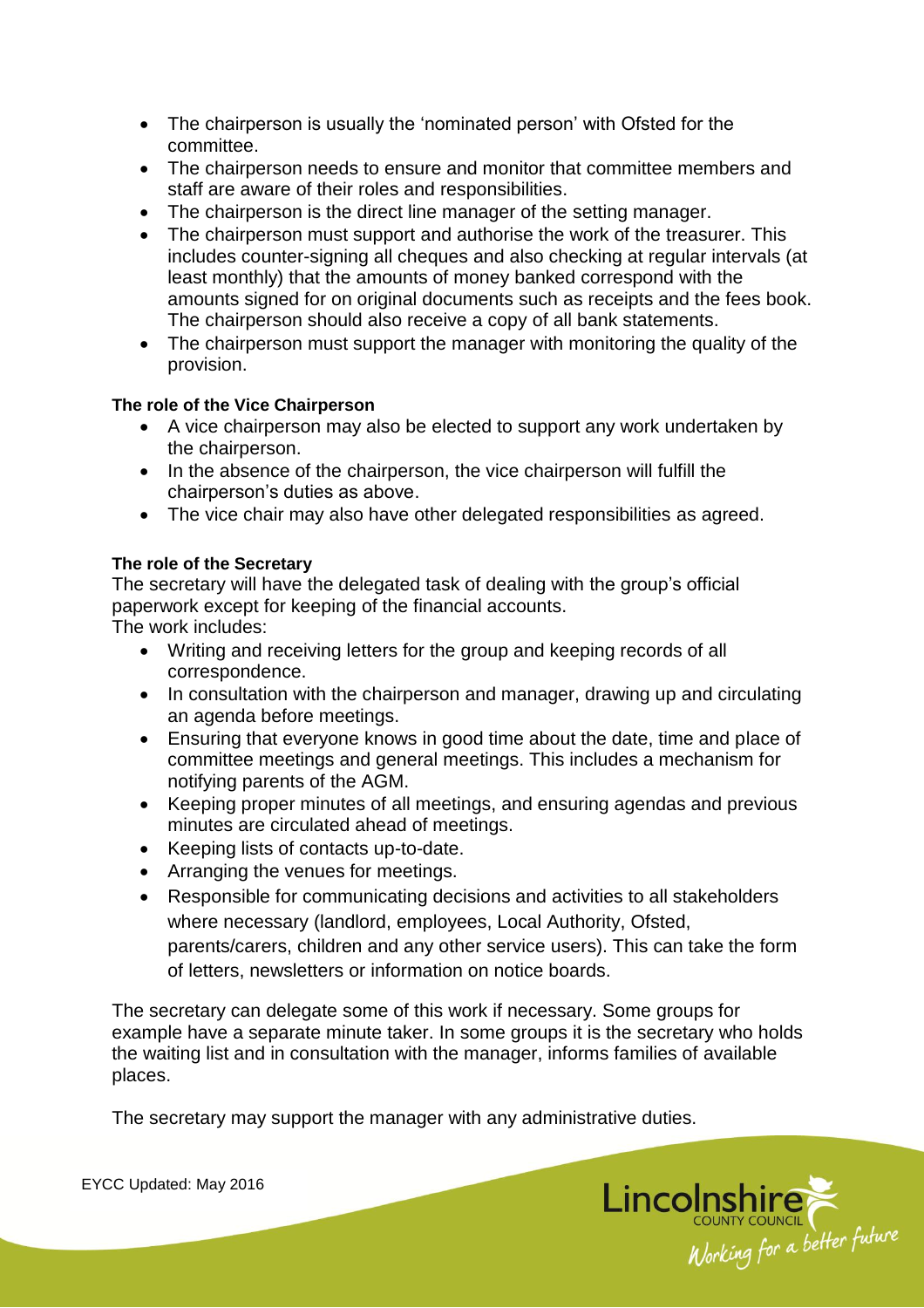#### **The role of the Treasurer**

The committee as a whole is responsible for making financial decisions but the treasurer is the one who keeps the records of all the group's financial transactions. He/she will work closely with, and be supported by, officers (chair/secretary) and delegated staff (manager/administrator) regarding income and expenditure.

The committee can decide to delegate some of the work to a paid book-keeper or administrator. However, if the committee decides to employ a paid person they must ensure that there is also a treasurer as stated in their constitution. The work of the paid book keeper or administrator must be monitored by the treasurer.

The treasurer must;

- Understand the importance of financial procedures and controls.
- Advise the committee on approving and setting budgets, financial accounting and inform on the financial implications of the business plan and budget.
- Keep the committee informed of the financial position and share any financial concerns at each meeting.
- Pay wages, pension contributions, PAYE tax and National Insurance.
- Keep income tax records: this legal requirement can be delegated to a payroll service or a paid administrator.
- Ensure that the Local Authority's Early Years Education funding for eligible 2 year olds and universally eligible 3 & 4 year olds is claimed appropriately even if this work is undertaken by the Manager. [http://www.lincolnshire.gov.uk/eycc/early-years-entitlements/registration-and](http://www.lincolnshire.gov.uk/eycc/early-years-entitlements/registration-and-delivery/129305.article)[delivery/129305.article](http://www.lincolnshire.gov.uk/eycc/early-years-entitlements/registration-and-delivery/129305.article) .
- Open/maintain the group's bank account, updating the list of signatories as necessary. It is good practice to have 3 bank signatories. All of these must be volunteer committee members, unless stated differently in the group's constitution.
- Arrange for the regular collection and banking of fees, ensuring that the fee book is signed in the presence of the manager and that all monies from other sources, such as fundraising events are accounted for.
- Be responsible for the setting's cheque book and ensure that all legitimate bills are paid promptly and entered in the accounts book.
- Be responsible for any online banking passwords and monitor with the chair any banking activity undertaken by any other committee members or the manager.

Lincolnshire<br>
Working for a better future

EYCC Updated: May 2016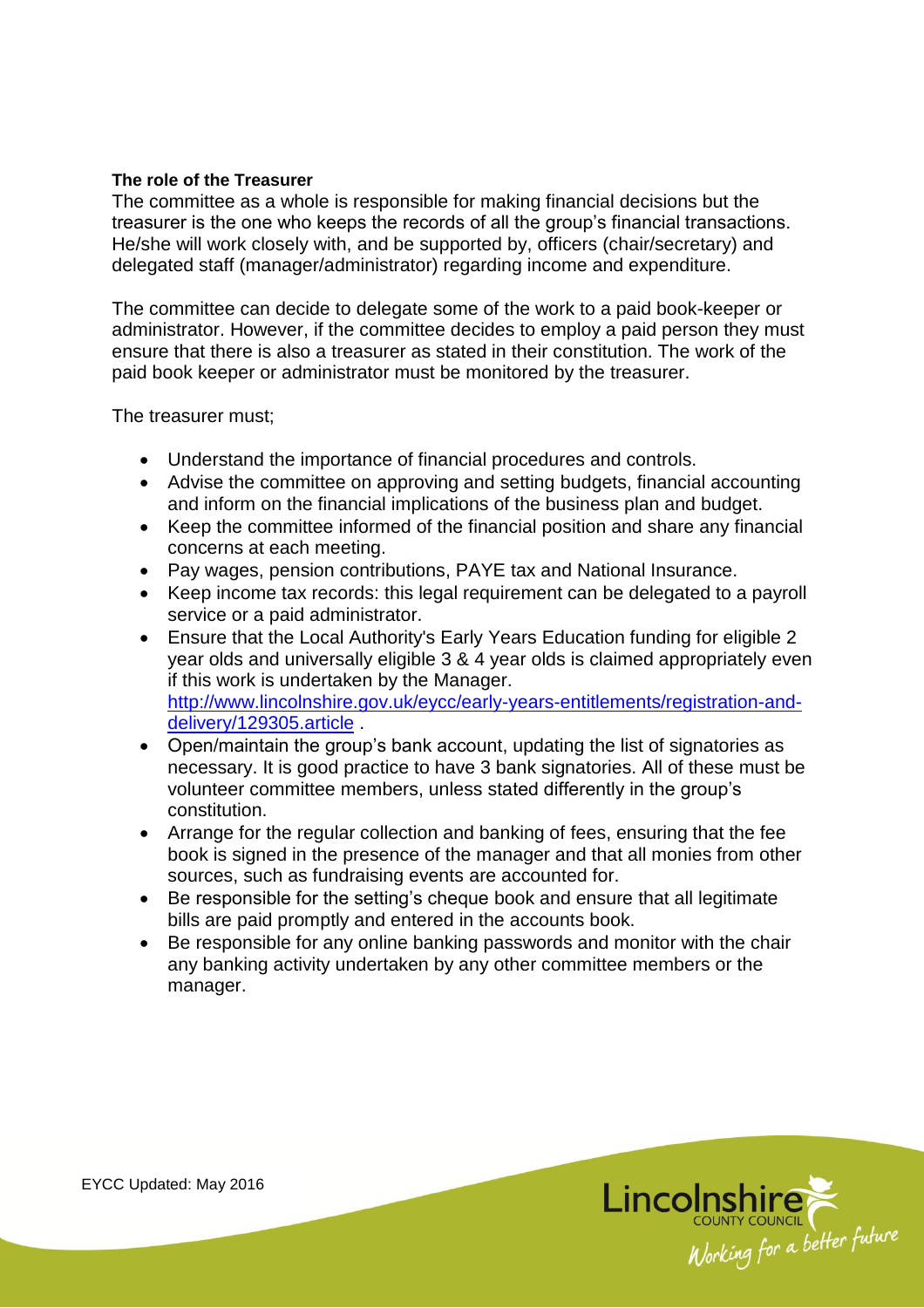#### **The role of all other committee members**

The rest of the work is shared between the other committee members who will need to collectively undertake the following tasks;

- Attend regular committee meetings and appropriately support both the business and the manager.
- Keep the whole group informed of the committee decisions and activities via letters, newsletters and notice boards to parents & carers.
- Support the manager to ensure that Ofsted, EYFS and all other legislative requirements are met.
- Participate in the review of the policies and procedures in accordance with the EYFS and other legislation. These are working documents and must be reviewed on an annual basis with committee support. Policy changes may have to take place within the yearly cycle of review to ensure they are in line with current guidance and legislative changes.
- Support the recruitment and selection of appropriately qualified and suitable staff, in line with the setting's safer recruitment procedure. This will involve undertaking an enhanced DBS check (formerly CRB disclosure) for all new staff, volunteers and committee members.
- Support with meeting the objectives of the business by undertaking training, reviewing the workforce development plan and setting an annual training budget for staff and members.
- Support with undertaking tasks as delegated by the chairperson, to support with achieving the charitable aims and objectives of group.
- Make sure that the childcare environment is a suitable safe place to be, both for children and adults, in line with Health and Safety legislation, ensuring risk assessments are in place and reviewed on a regular basis. Communicating effectively with the staff team about their duty towards Health and Safety.
- Responsible for ensuring that the appropriate insurances are in place for your business this could be the premises, contents, and must be employers, employee & public liability, it is strongly advised that committee members consider reducing their liability which could include purchasing trustee indemnity insurance.
- Support staff development and monitor performance of the team including conducting the annual appraisal and cycle of regular supervisions of the manager/supervisor, supporting the manager to undertake appraisals and supervisions of the wider staff team. Where the committee delegates sole responsibility of the appraisal/supervision cycle for the staff team to the manager they must monitor these arrangements.
- The committee should be guided by the manager and staff team in the purchase of resources and equipment for the provision within the delegated budget.
- Responsible for the implementation of the groups fundraising strategy and plan (individuals could be nominated to co-ordinate fundraising activities).
- The committee is responsible for ensuring that the childcare business is compliant with Data Protection legislation, for example ensuring that child and



EYCC Updated: May 2016